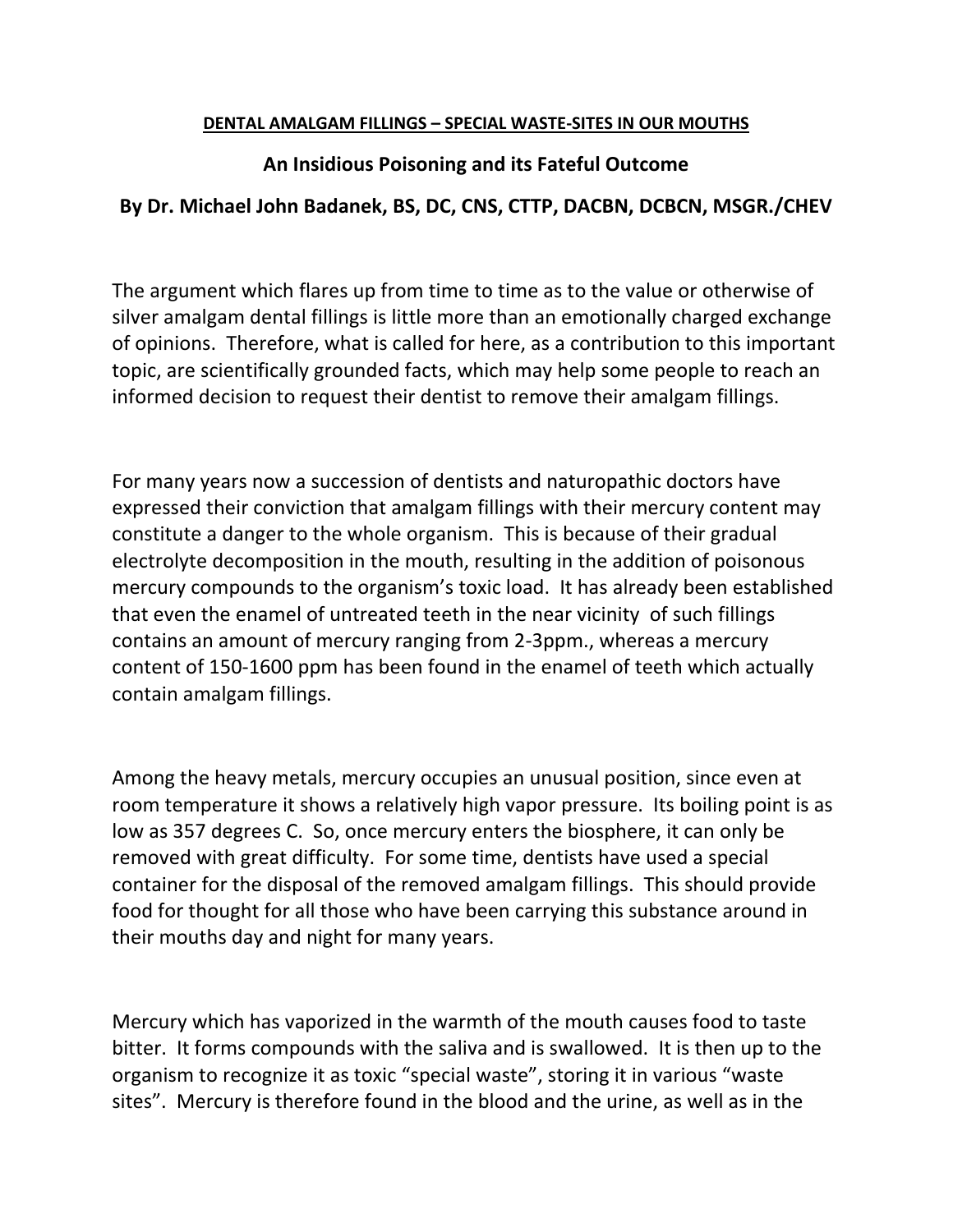saliva. Professor Stock demonstrated the presence of significant quantities of mercury from a single dental filling in the stools, urine and saliva. In the blood serum of amalgam carriers he found 0.004-0.1 mg. of mercury (atomic vapor), i.e. highly toxic quantities. What quantities of mercury might we find in groundwater, increasingly daily? The mercury levels in unfilled teeth clearly show that they too accumulate mercury that is released in their vicinity. In selecting toothdonors for this study, care was taken to exclude any who might be exposed to mercury from other additional sources – e.g. nutritional. This research also established unequivocally that the amount of the mercury deposit in the root of the tooth varies according to the size of the amalgam filling in the tooth in question.

### **On the toxic effects of mercury**

As is well-known, the toxicity of mercury compounds is heavily dependent on the type of compound, with the organic compounds being the most dangerous. Subacute mercury poisoning finds expression above all in neurological symptoms, such as tremor, vertigo and depression. However, inflammation of the gastric mucosa and vomiting may occur. Poisoning from alkaline mercury compounds can lead to loss of vision, to disturbances of coordination and further symptoms of CNS disease (neuro-encephalopathy). In most cases of damage the toxic action is primarily on the CNS, since this reacts with particular sensitivity to damage from methyl mercury. In pregnant women, however, organic mercury compounds cross the placental barrier and accumulate in the fetus. Following the poisoning disaster in Japan (Minemata Bay), mental disturbances were found to be present in almost all infants born to mothers from that are.

### **Risk assessment and established limits.**

The World Health Organization (WHO) has temporarily established a maximum permitted weekly intake of mercury per person: this is 300 um for complete mercury and 200 um for organic mercury. In setting this limit, they were thinking primarily of the uptake from food. If on the other hand mercury is released from dental fillings in the form of vapor, then quite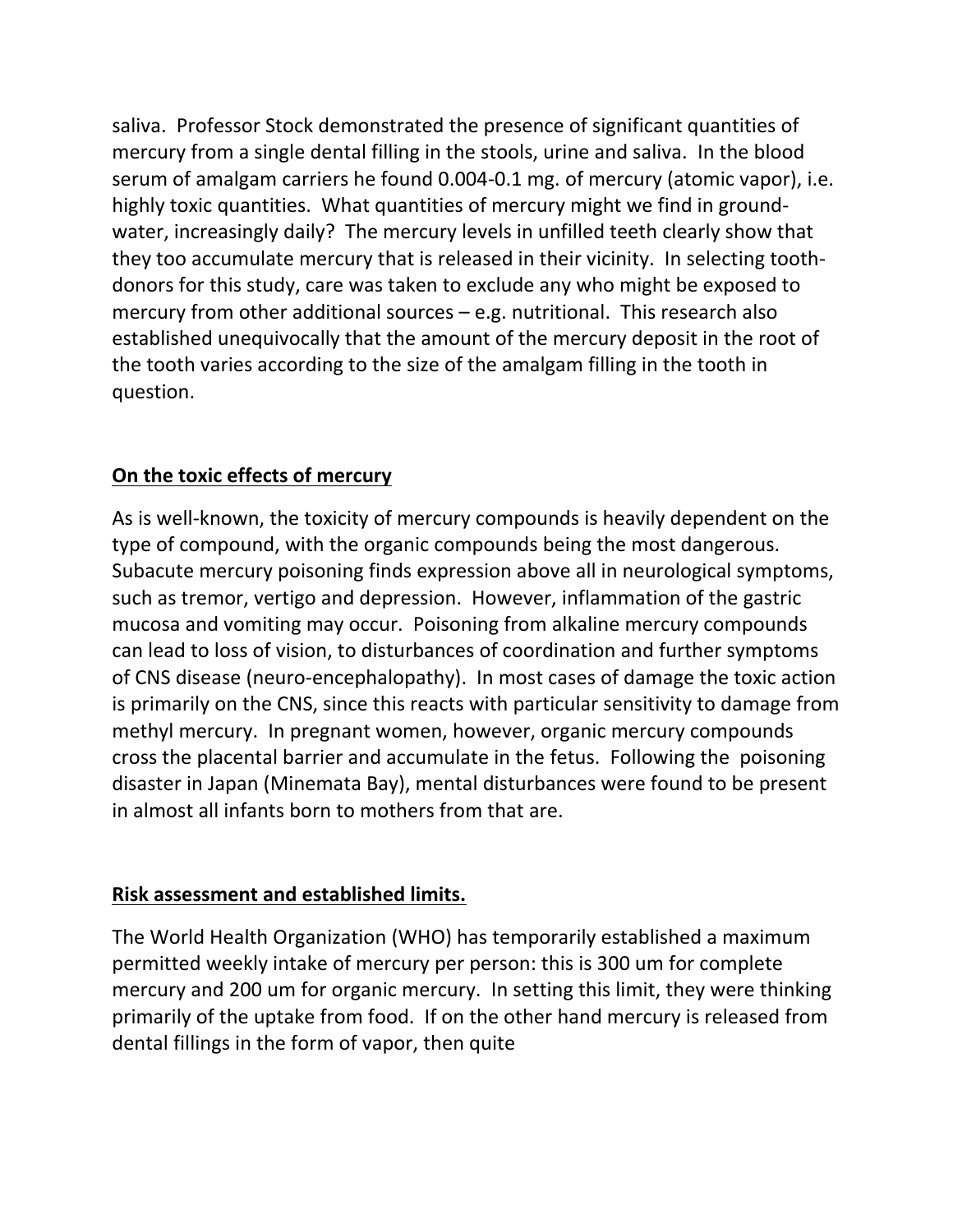different considerations arise. The readings from the vaporization alone are very difficult to check. Dental nurses constitute a special high-risk group. An investigation revealed that 14.4% of them were infertile, compared with a general average of 3.5%. Another investigation showed that the placental tissue of dental nurses contained a high degree of inorganic mercury, although the mercury content in the air was below the professed level. This too sheds light on how seriously we should take the risks and limits contained in official announcements.

## **Silver Amalgam fillings depress our level of immunity**

The work of David Eggleston – University of Southern California (Los Angeles) – should receive special attention in this regard. The task of this research project was to ascertain the effect on human T-lymphocytes or amalgam and nickel alloys. As we know, these so called T-helper cells have the ability to identify cancer cells, for instance, pathogenic micro-organisms and other alien cells and to mark them out, so that they can be rendered harmless by other cells, such as macrophages. A decrease in the T-lymphocytes count therefore leads to a depression in the immune system's performance with regard to antigens in general, often with fatal results. An extreme example of this is AIDS, with an exceedingly high occurrence of Kaposi's sarcoma and microbial infections, because of the shortage of T-lymphocytes.

The percentage of T-lymphocytes as compared with the total of all lymphocytes, measured over a period of eight weeks, does not vary more than 10% and seldom more than 5%. It is therefore possible to measure the percentage of Tlymphocytes before and after the insertion of silver amalgam and nickel alloy fillings, and to compare the data from the measurements in order to ascertain the tolerance of these materials. The investigations carried out by the above-named researcher showed that, in the presence of amalgam, the percentage of Tlymphocytes changed, not by 10% as might normally be the case, but by 57-64%. Even after removal of the amalgam, this percentage remained at 55%. This means that the influence of amalgam entails a dangerous weakening of the immune system.

# **Amalgam must share the blame for a great deal.**

We cannot dismiss the possibility of anaetiological contribution from mercury allergy sympt9oms to multiple sclerosis and certain types of cancer. There are also weighty grounds for the assumption that neurodermitis in neonates is caused